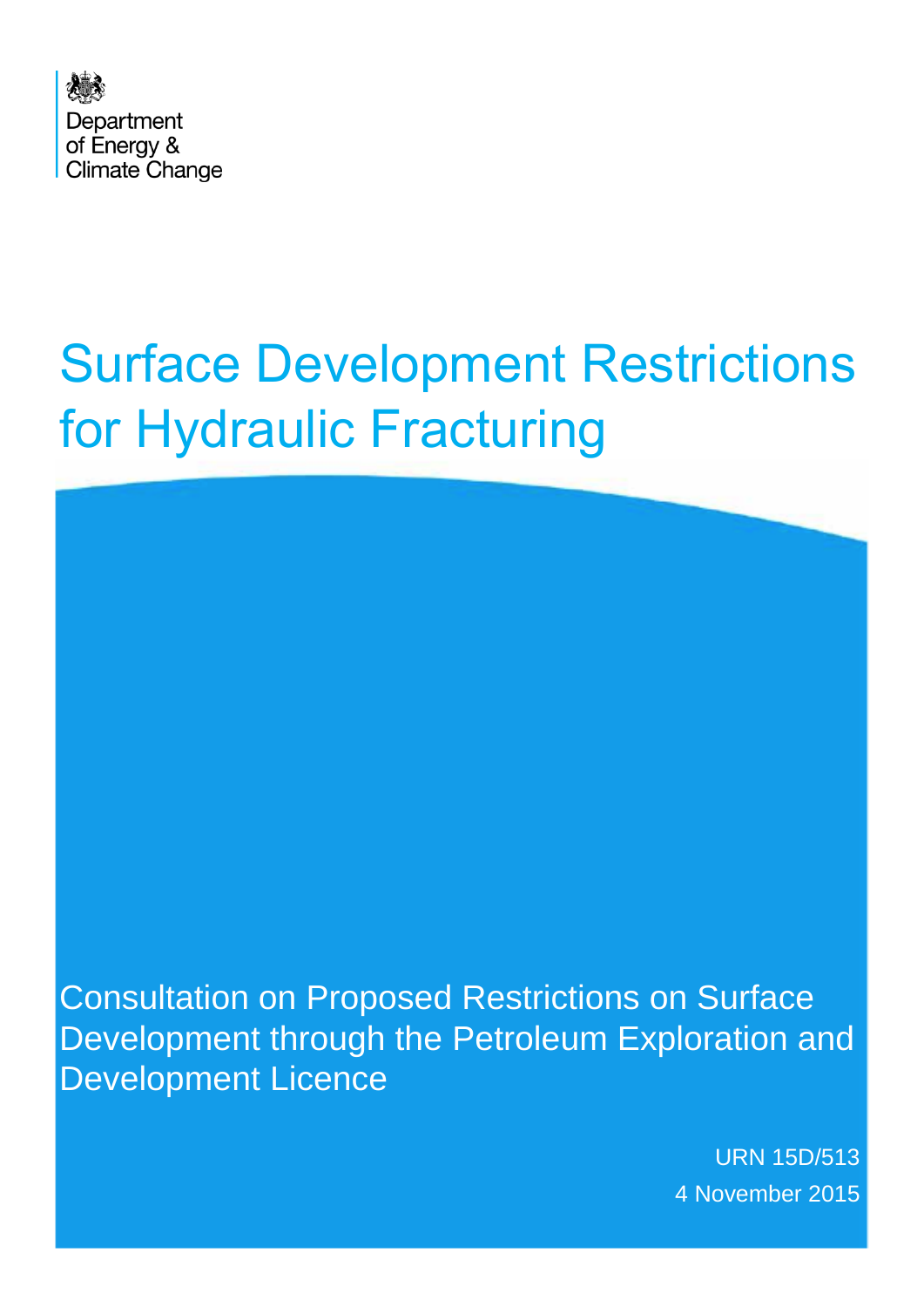Published by the Department of Energy and Climate Change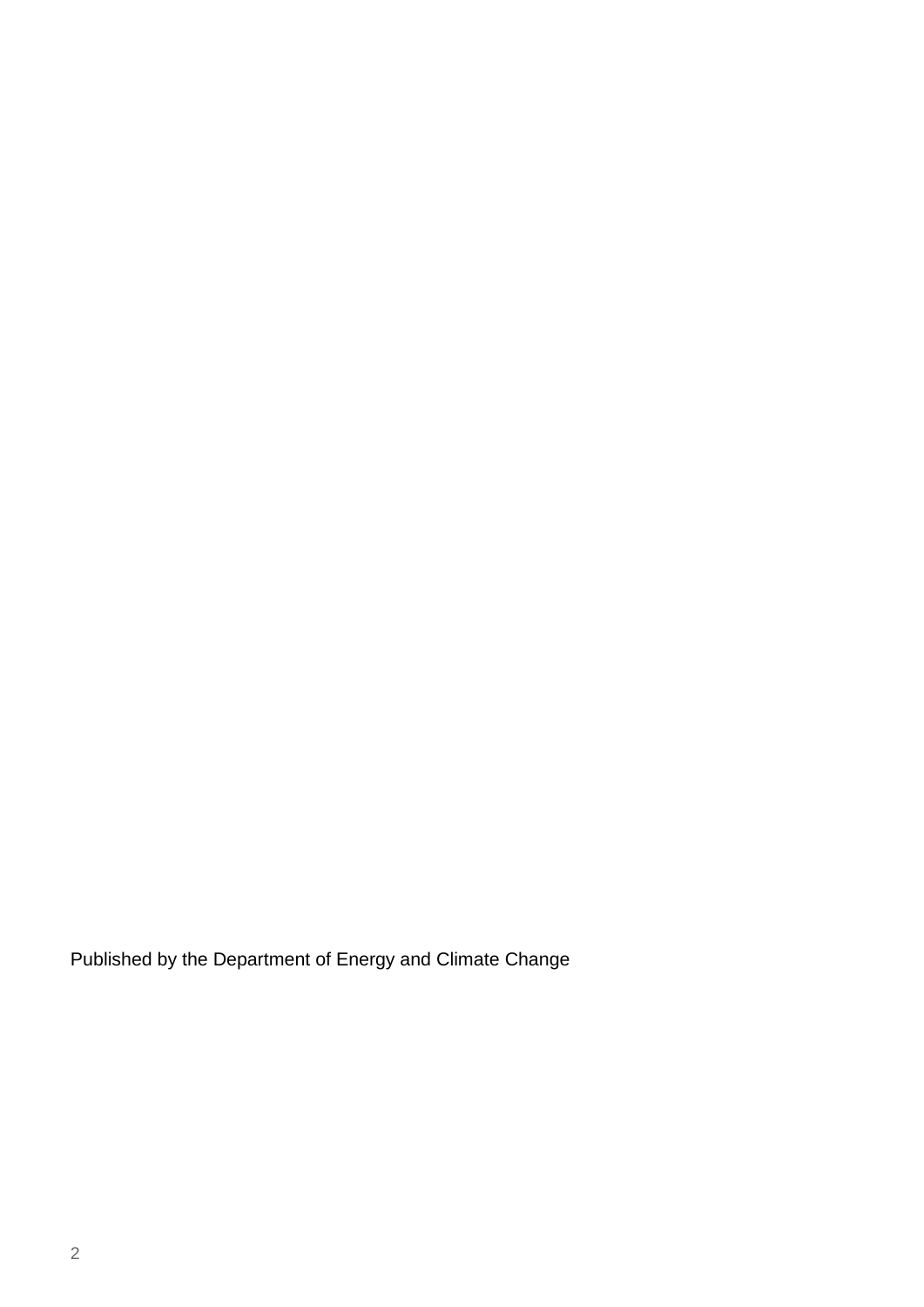# **Contents**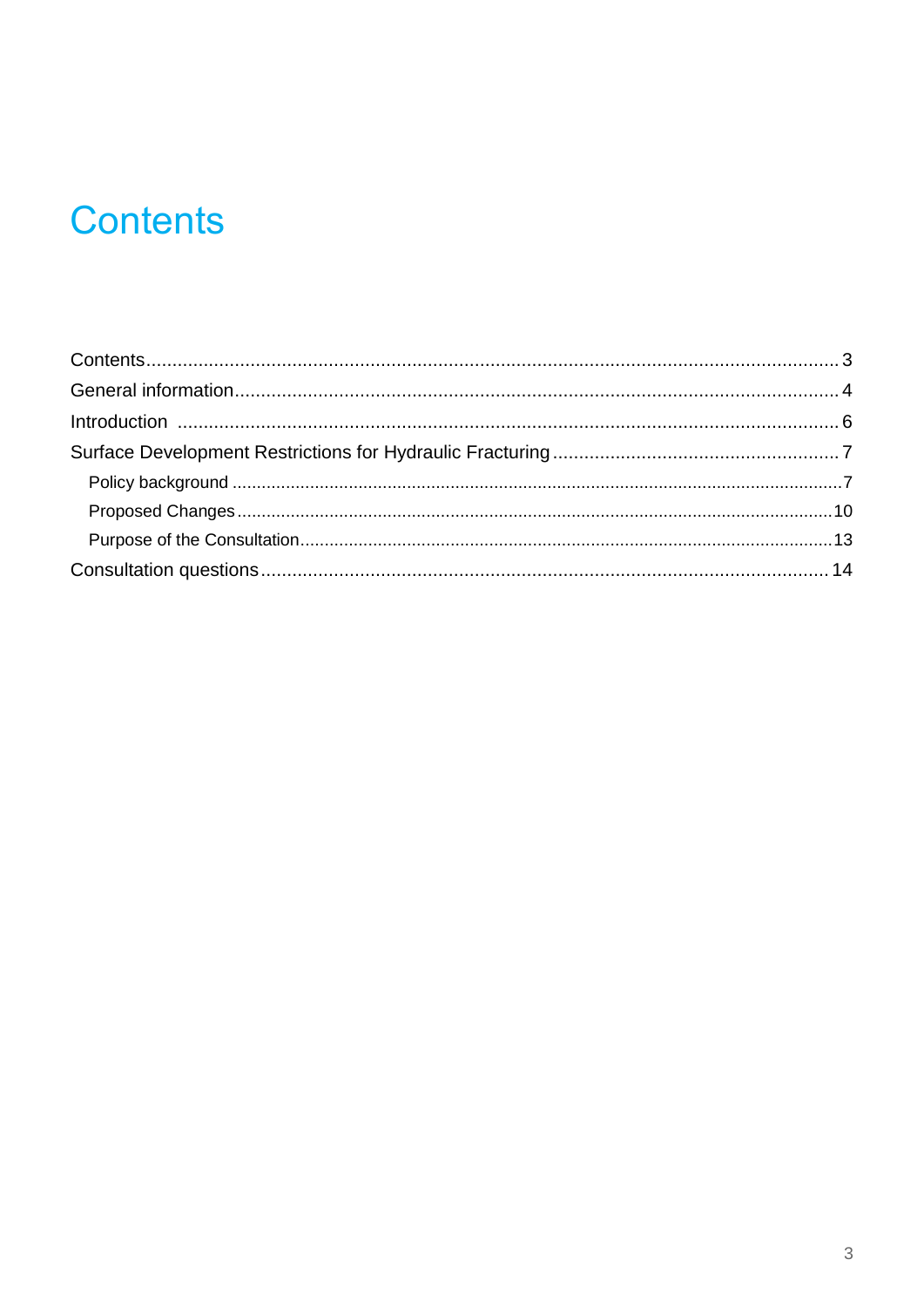# General information

#### **Purpose of this consultation:**

The Government is seeking views on proposed surface development restrictions for hydraulic fracturing in specified protected areas, which are proposed to be delivered through Petroleum Exploration and Development Licences (PEDLs) for onshore activities.

**Issued**: 4 November 2015

**Respond by**: 16 December 2015

#### **Enquiries to:**

The Office of Unconventional Gas and Oil Department of Energy & Climate Change, 3rd Floor Area B, 3 Whitehall Place London, SW1A 2AW Email: surface.restrictions@decc.gsi.gov.uk Consultation reference: URN 15D/513 – Surface Development Restrictions

#### **Territorial extent:**

As it is proposed currently that the licensing of onshore oil and gas extraction underlying Scotland and Wales will be devolved to the Scottish Government and Welsh Government respectively, the Government intends for the proposed changes outlined in this consultation to apply in England only.

#### **How to respond:**

This is a targeted consultation which has been sent out to licence holders and representative bodies with a particular interest in this matter and the management of the specified protected areas. For any enquiries, please see the contact details given above.

#### **Confidentiality and data protection:**

Information provided in response to this consultation, including personal information, may be subject to publication or disclosure in accordance with the access to information legislation (primarily the Freedom of Information Act 2000, the Data Protection Act 1998 and the Environmental Information Regulations 2004).

If you want information that you provide to be treated as confidential please say so clearly in writing when you send your response to the consultation. It would be helpful if you could explain to us why you regard the information you have provided as confidential. If we receive a request for disclosure of the information we will take full account of your explanation, but we cannot give an assurance that confidentiality can be maintained in all circumstances. An automatic confidentiality disclaimer generated by your IT system will not, of itself, be regarded by us as a confidentiality request.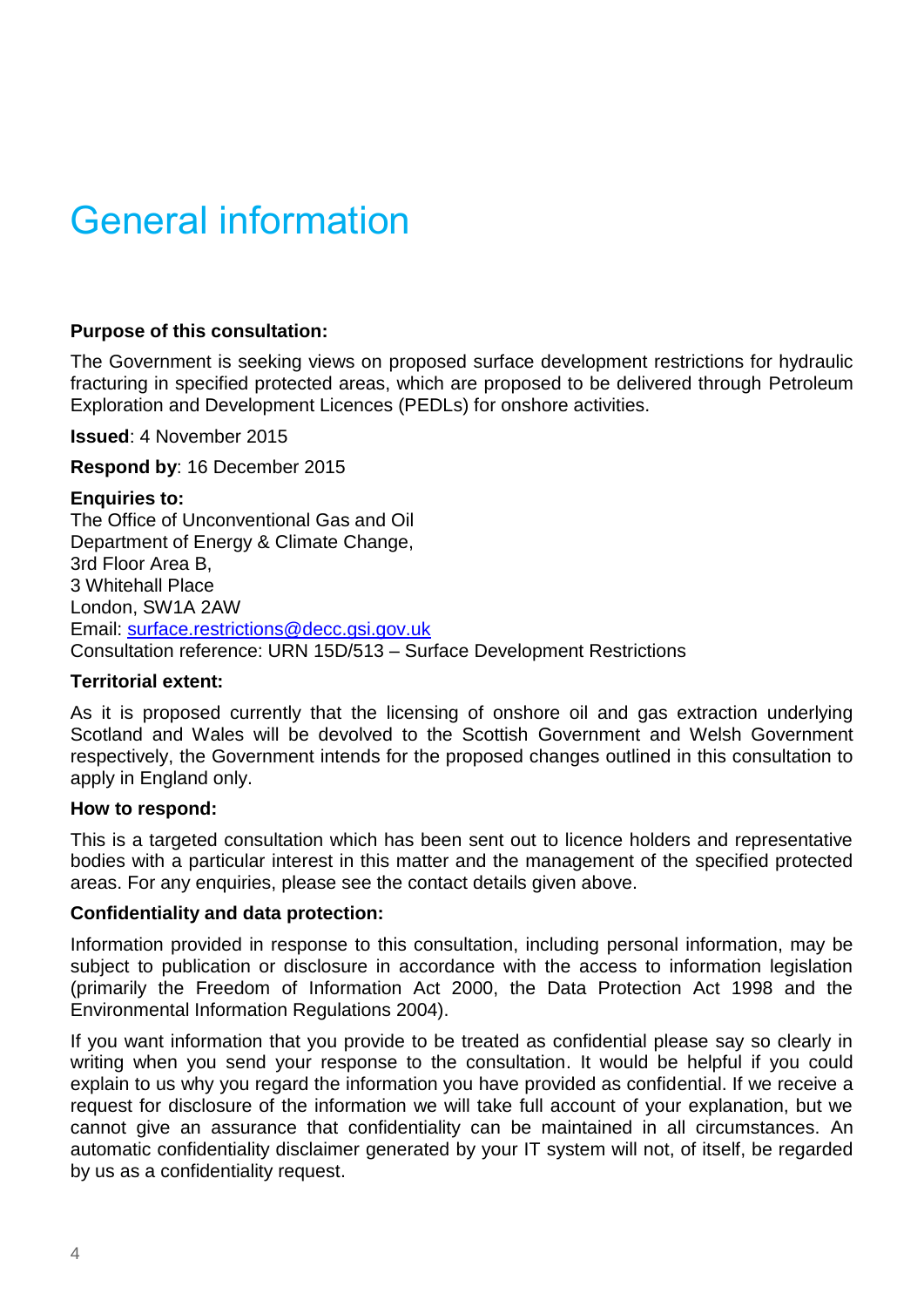We will summarise all responses and place this summary on the [GOV.UK website.](https://www.gov.uk/government/publications?departments%5B%5D=department-of-energy-climate-change&publication_filter_option=consultations) This summary will include a list of names or organisations that responded but not people's personal names, addresses or other contact details.

#### **Quality assurance:**

This consultation has been carried out in accordance with the Government's Consultation [Principles.](https://www.gov.uk/government/publications/consultation-principles-guidance)

If you have any complaints about the consultation process (as opposed to comments about the issues which are the subject of the consultation) please address them to:

DECC Consultation Co-ordinator 3 Whitehall Place London SW1A 2AW Email: [consultation.coordinator@decc.gsi.gov.uk](mailto:consultation.coordinator@decc.gsi.gov.uk)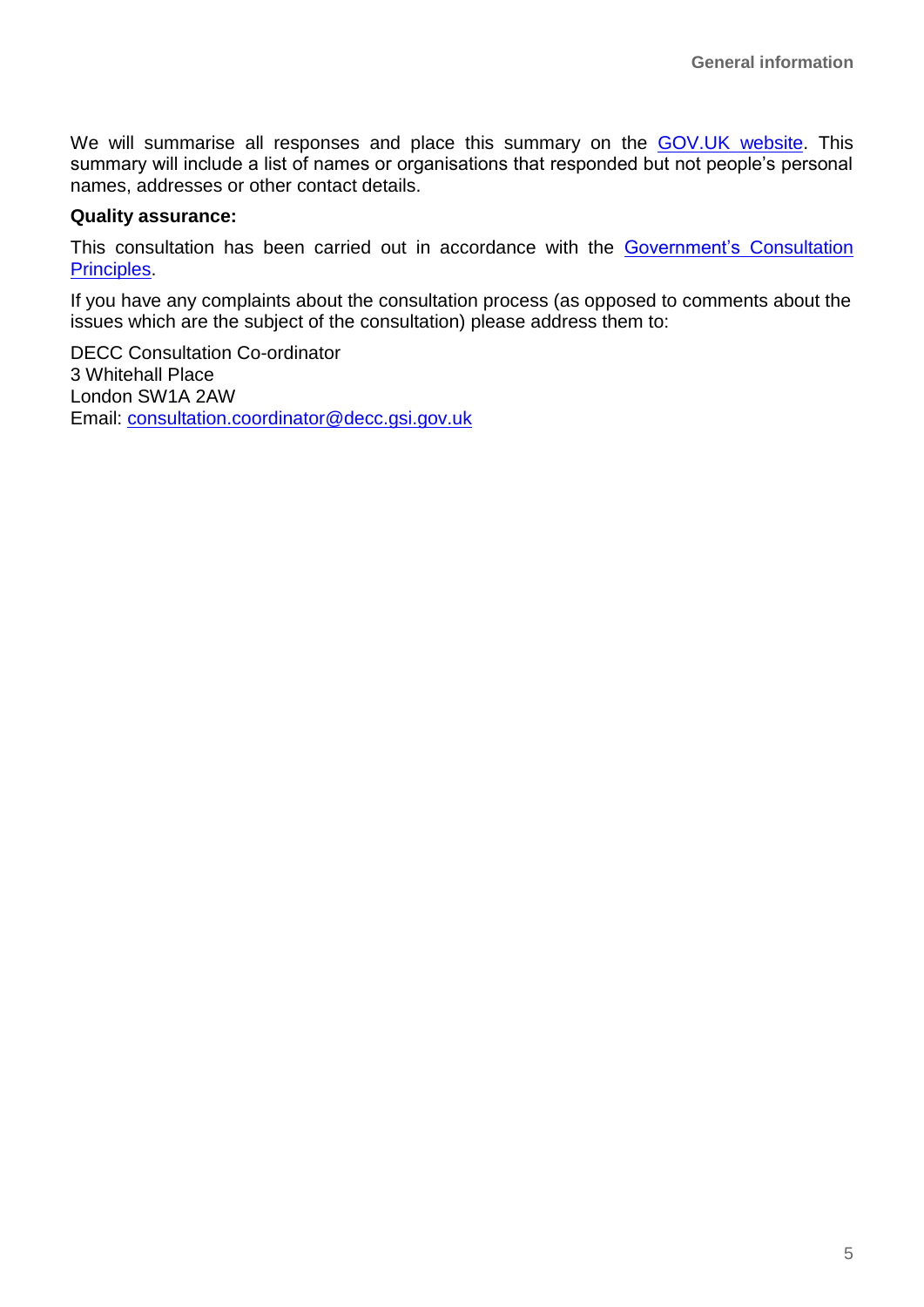# Introduction

## Policy Background

The shale industry in the UK is still at a very early stage of development. The UK Government supports the development of domestic energy sources in a safe and sustainable manner. Our energy supply must be safe, low cost and low carbon. Shale gas can provide a cost-efficient bridge for our transition to a green future.

The Infrastructure Act 2015 put in place a range of measures to provide the public with confidence that the industry is being taken forward in a balanced way. This includes a ban on hydraulic fracturing<sup>1</sup> in all land above a depth of 1,000 metres. The Infrastructure Act 2015 also includes additional restrictions on hydraulic fracturing in protected groundwater source areas and other protected areas. The terms for these additional restrictions have been defined by the draft Onshore Hydraulic Fracturing (Protected Areas) Regulations 2015, which were laid in Parliament on  $16$  July 2015<sup>2</sup>.

While the Infrastructure Act 2015 and the draft Protected Areas Regulations address hydraulic fracturing which occurs underground, the Government has been clear that safeguards should also be applied to associated surface activities in specified protected areas. Alongside the draft Regulations, the Government therefore also set out its commitment to ensuring that hydraulic fracturing cannot be conducted from wells that are drilled at the surface in specified protected areas. This is not intended to impact on conventional drilling operations.<sup>3</sup>

#### **Proposals**

In order to put this commitment into effect, the Government is proposing to include a licence condition in all new Petroleum Exploration and Development Licences (PEDLs), to be awarded from the 14<sup>th</sup> Onshore Licensing Round onwards, that will prevent hydraulic fracturing operations from taking place from new or existing wells that are drilled at the surface in specified protected areas.

For existing PEDLs, the Government is proposing to set out in a policy statement that the Secretary of State is minded not to approve any proposed programme of works which includes carrying out of hydraulic fracturing from new or existing wells drilled at the surface in specified protected areas.

### Purpose of the Consultation

This consultation seeks views on the impact of the proposed changes to new and existing PEDLs. In particular, the consultation seeks evidence as to the impacts that the proposals would have on existing and new PEDL licensees, and on the specified protected areas. Furthermore, the Government would also like to invite views on the areas within which surface development should be restricted.

 $1$  As defined by section 4B(1) of the Petroleum Act 1998.

<sup>&</sup>lt;sup>2</sup> See [http://www.legislation.gov.uk/ukdsi/2015/9780111137932.](http://www.legislation.gov.uk/ukdsi/2015/9780111137932)

<sup>&</sup>lt;sup>3</sup> See<https://www.gov.uk/government/news/government-defines-protected-areas-for-shale-developments/>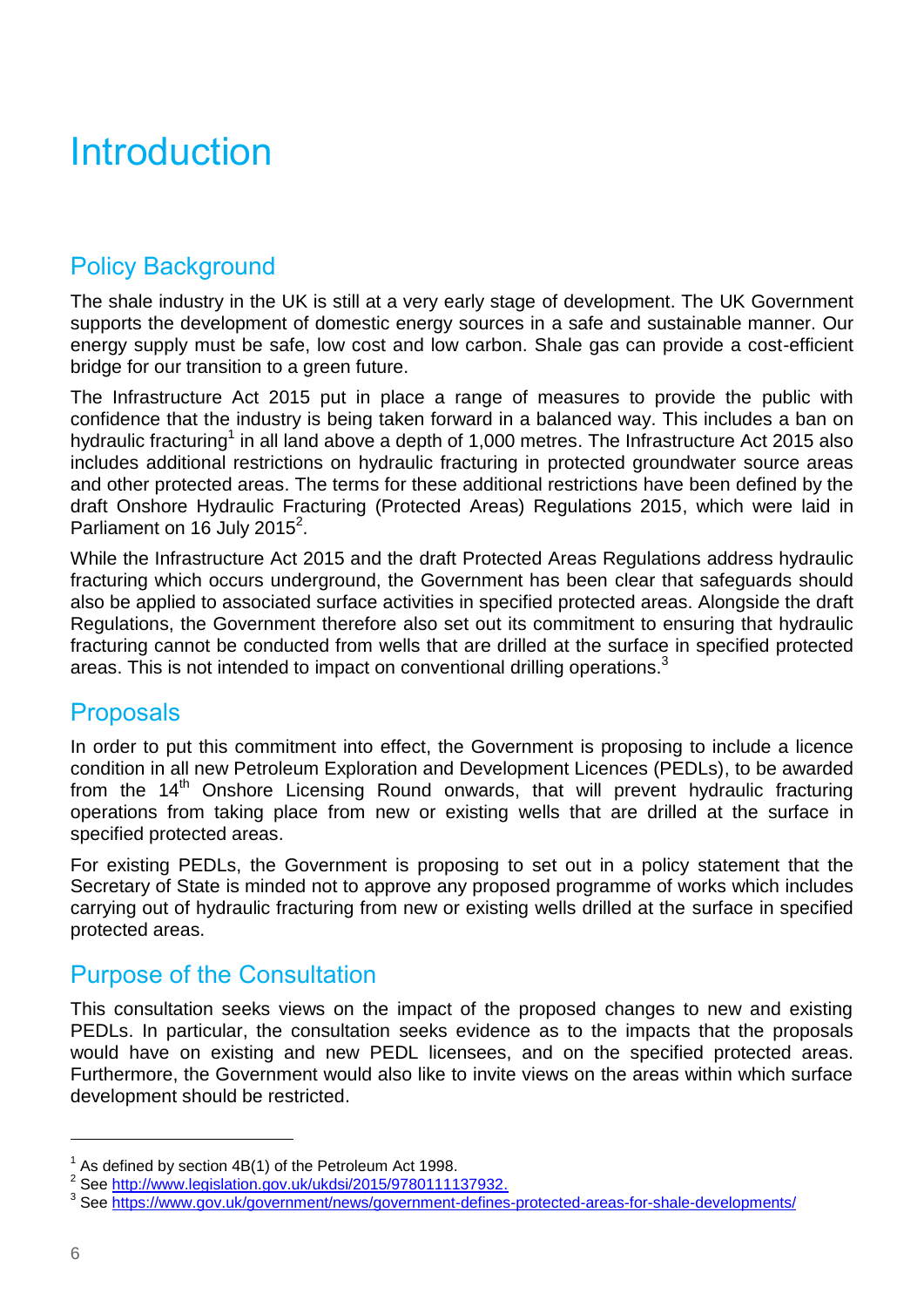# Surface Development Restrictions for Hydraulic Fracturing

This section sets out the policy background to this consultation and details of the proposed changes to new and existing Petroleum Exploration and Development Licences (PEDLs) in England.

### Policy background

#### Government Policy on Onshore Shale Gas Development

- 1.1. The shale industry in the UK is still at a very early stage and production has not yet started. The Government supports the development of domestic energy sources in a safe and sustainable manner. Shale gas and oil may hold huge potential for adding to the UK's energy sources, helping to improve energy security, create jobs and meet carbon-reduction targets.
- 1.2. The Government has been clear that our energy supply must be safe, low cost and low carbon. Britain will still need significant oil and gas supplies over the next few decades. Over 85% of British people use gas for heating and cooking, and this will continue for many years to come. Shale gas can create a bridge while the UK is developing renewable energy sources, improving energy efficiency and building new nuclear.

#### Existing Protections for Protected Areas

- 1.3. Reviews of the existing evidence and UK regulatory system, such as reports by the Royal Society and Royal Academy of Engineering<sup>4</sup> and Public Health England<sup>5</sup>, have concluded that shale can be developed while protecting the environment, provided that operational best practices are implemented and enforced through regulation. The UK has been successfully regulating gas and oil drilling for over 50 years and has tough regulations in place enforced by dedicated and independent environmental regulators to ensure on-site safety, prevent water contamination, and mitigate seismic activity and air pollution.
- 1.4. A company looking to develop shale needs to obtain all the necessary permissions, including a PEDL, planning permission from the relevant planning authority and environmental permits from the relevant environmental regulator. Proposals for onshore oil and gas extraction, including shale gas, are subject to scrutiny through the planning system, which will address impacts such as traffic movements and noise. Proposals will also be scrutinised by the relevant environmental agency (the

 $4$  Shale gas extraction in the UK: a review of hydraulic fracturing, see

[https://royalsociety.org/~/media/policy/projects/shale-gas-extraction/2012-06-28-shale-gas.pdf.](https://royalsociety.org/~/media/policy/projects/shale-gas-extraction/2012-06-28-shale-gas.pdf) <sup>5</sup> Review of the potential public health impacts of exposures to chemical and radioactive pollutants, see [https://www.gov.uk/government/uploads/system/uploads/attachment\\_data/file/332837/PHE-CRCE-009\\_3-7-](https://www.gov.uk/government/uploads/system/uploads/attachment_data/file/332837/PHE-CRCE-009_3-7-14.pdf) [14.pdf.](https://www.gov.uk/government/uploads/system/uploads/attachment_data/file/332837/PHE-CRCE-009_3-7-14.pdf)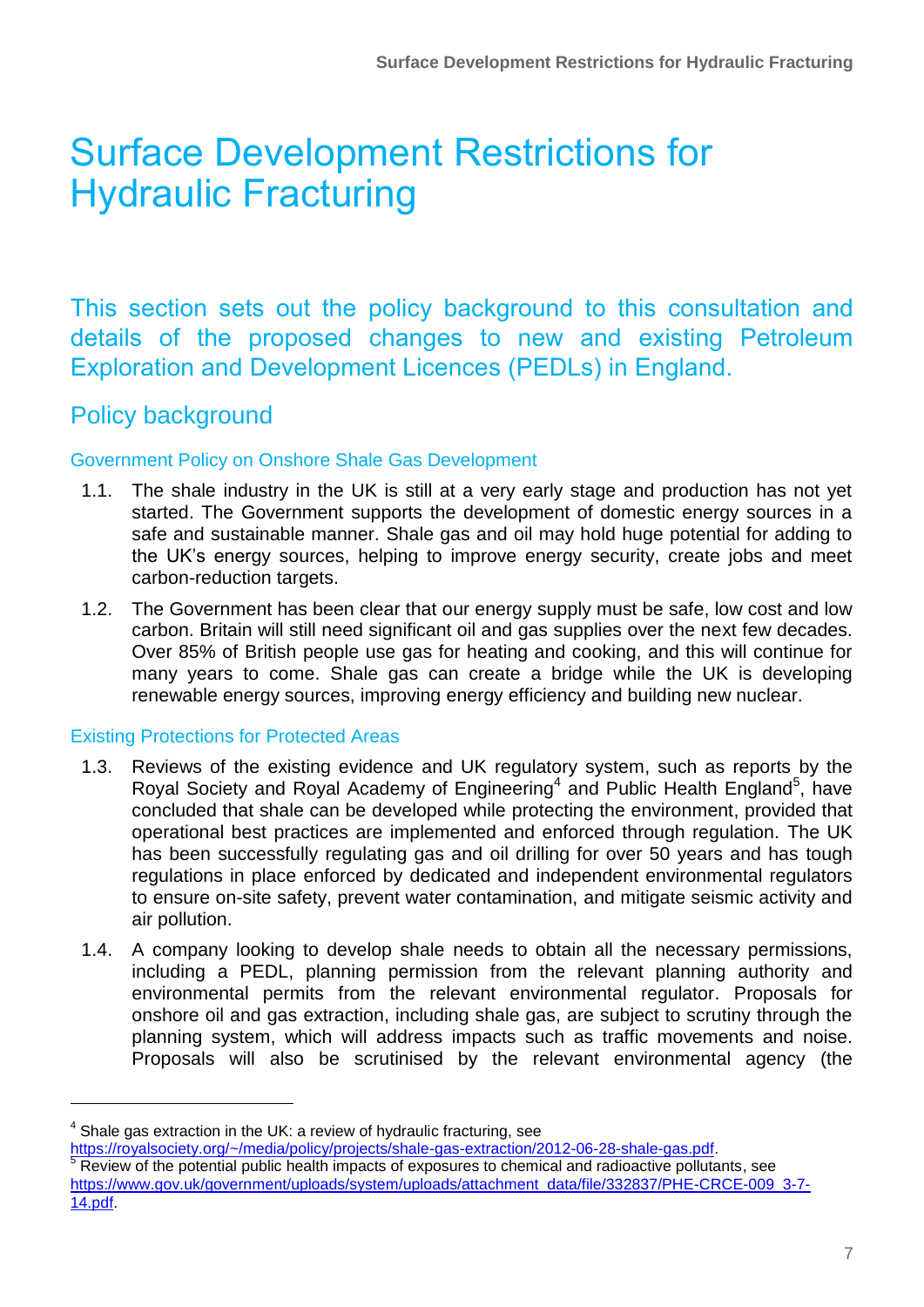Environment Agency (EA) in England), and by the Health and Safety Executive (HSE). The HSE scrutinises well design and monitors its progress to ensure the operator manages risks effectively throughout the life cycle of the well. Every shale well site will be inspected by the HSE and EA at exploration stage. Furthermore, consents are required from DECC and the Oil and Gas Authority (OGA) before drilling or production activities can commence. To mitigate seismic risks, DECC also set out new requirements for operators. Operators have to assess the proximity of relevant faults before fracturing, monitor seismic activity before during and after operations, and halt them if seismic activity exceeds a predefined level.

- 1.5. The Infrastructure Act 2015 amends the Petroleum Act 1998 by inserting new sections 4A and 4B. These new sections set out further requirements and safeguards for onshore hydraulic fracturing to provide the public with confidence that this industry is being taken forward in a balanced and measured way. This includes, for example, an absolute prohibition on hydraulic fracturing in all land above a depth of 1,000 metres, measures on taking into account the environmental impact of a development, groundwater monitoring, community benefits and the exclusion of associated hydraulic fracturing in protected groundwater source areas and other protected areas.
- 1.6. On 16 July, the Government laid draft regulations in Parliament which set out definitions for the protected groundwater source areas and other protected areas within which hydraulic fracturing is prohibited. These are defined as National Parks, the Broads, Areas of Outstanding Natural Beauty (AONBs), World Heritage Sites and Source Protection Zones (SPZ) 1 (areas close to a drinking water source where the risk associated with groundwater contamination is at is greatest). The draft regulations ensure the process of hydraulic fracturing cannot take place at depths above 1,200 metres in these areas. As hydraulic fracturing occurs far below the surface, these regulations can only relate to sub-surface activities. The regulations are in draft form and will be considered for approval by Parliament in Autumn 2015.
- 1.7. In terms of the current approach to surface development in sensitive areas, planning guidance published in  $2014^6$  already explains that mineral planning authorities should refuse a planning application for unconventional hydrocarbon development such as shale gas in National Parks, the Broads and AONBs where it is considered to be "major development", unless it can be demonstrated that both exceptional circumstances exist and such development is in the public interest. Where a proposed development for unconventional hydrocarbons would lead to substantial harm to or loss of a World Heritage Site, mineral planning authorities should refuse consent unless wholly exceptional circumstances apply. There is also a general statutory duty in legislation on all relevant authorities, requiring them to have regard to the respective statutory purposes of National Parks, the Broads and AONBs when coming to decisions or carrying out activities relating to or affecting land within them.
- 1.8. In addition to this, the existing regulatory regime also ensures that no hydraulic fracturing will be permitted by the environmental regulators where groundwater and drinking water supplies could be affected by the activity. The environmental regulators do not permit any activities where there is a significant risk that pollution of groundwater will occur and consequently do not permit drilling for oil or gas in SPZ 1. The area of an

<sup>&</sup>lt;sup>6</sup> See [http://planningguidance.planningportal.gov.uk/blog/guidance/minerals/planning-for-hydrocarbon](http://planningguidance.planningportal.gov.uk/blog/guidance/minerals/planning-for-hydrocarbon-extraction/determining-the-planning-application/#paragraph_223)[extraction/determining-the-planning-application/#paragraph\\_223.](http://planningguidance.planningportal.gov.uk/blog/guidance/minerals/planning-for-hydrocarbon-extraction/determining-the-planning-application/#paragraph_223)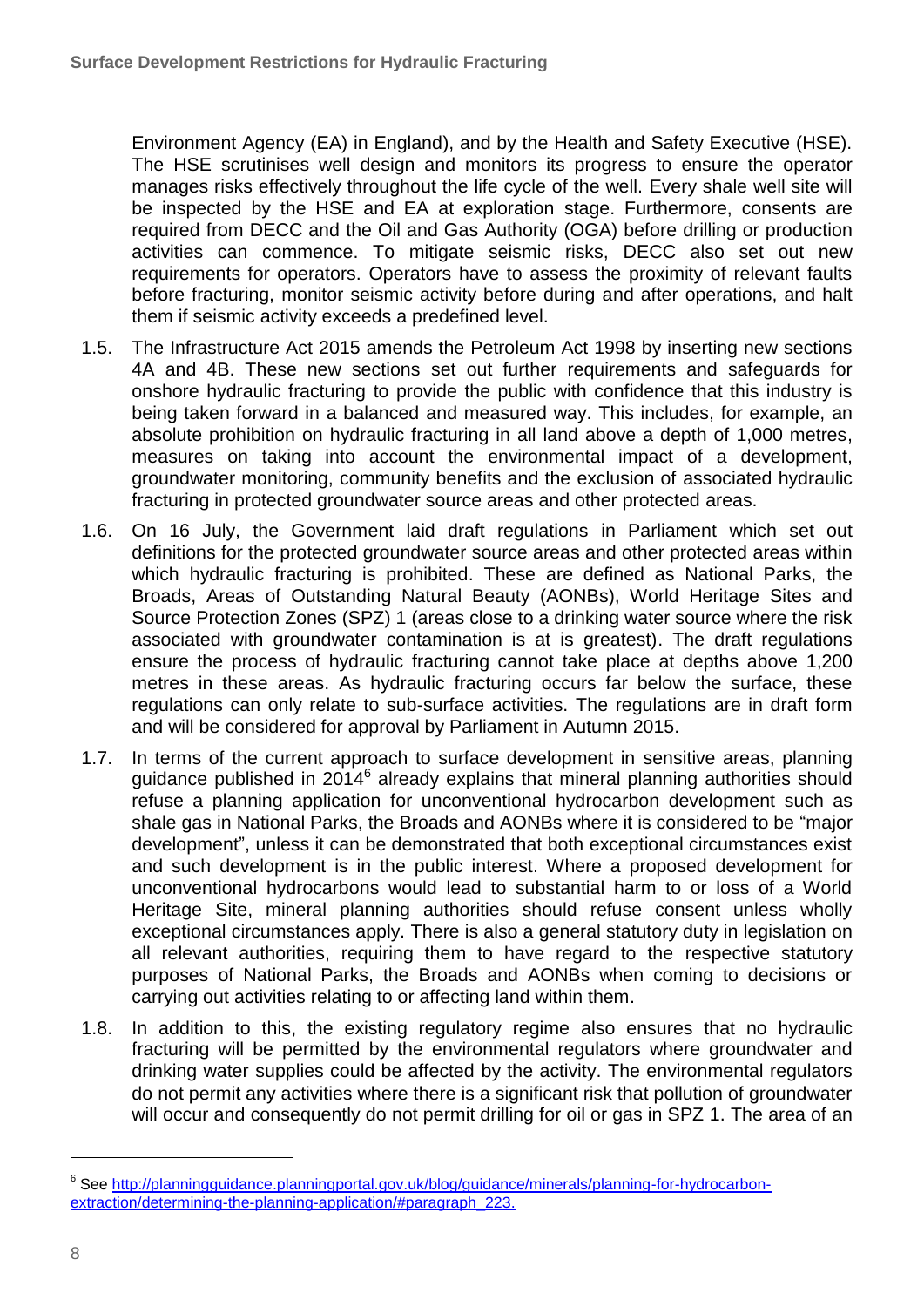SPZ 1 is defined as the 50-day travel time from any point below the water table to the abstraction source. This represents the immediate area around a borehole (with a minimum radius of 50 metres) where remediation of pollution is unlikely to be achievable within available timescales.<sup>7</sup> In the past, the environmental regulators have successfully influenced operators not to apply for an environmental permit for sites in SPZ1s and have also ensured oil and gas pipelines do not run through SPZ1s. Where an activity poses an unacceptable risk to the environment, environmental regulators will refuse to grant environmental permits for drilling activities within an SPZ 2 or 3 or outside those areas.

#### Government Announcement on Surface Development Ban

- 1.9. On 16 July 2015, the Government announced its commitment to ensuring that hydraulic fracturing cannot be conducted from wells that are drilled at the surface in specified protected areas (including, for example, National Parks). This is not intended to impact on conventional drilling operations. The announcement was made alongside the draft Protected Areas Regulations being laid in Parliament.
- 1.10. The proposals described in this consultation which are to give effect to this commitment would further strengthen the safeguards set out in the Petroleum Act 1998 and the draft Protected Areas Regulations and would be designed to ensure that, through the PEDL licensing regime, no consent is given to the carrying out of "associated hydraulic fracturing" (the definition of which is set out in section 4B(1) of the Petroleum Act 1998) from new or existing wells that have been drilled at the surface in specified protected areas.

<u>.</u>

<sup>&</sup>lt;sup>7</sup> For more information see also [http://apps.environment-agency.gov.uk/wiyby/37833.aspx.](http://apps.environment-agency.gov.uk/wiyby/37833.aspx)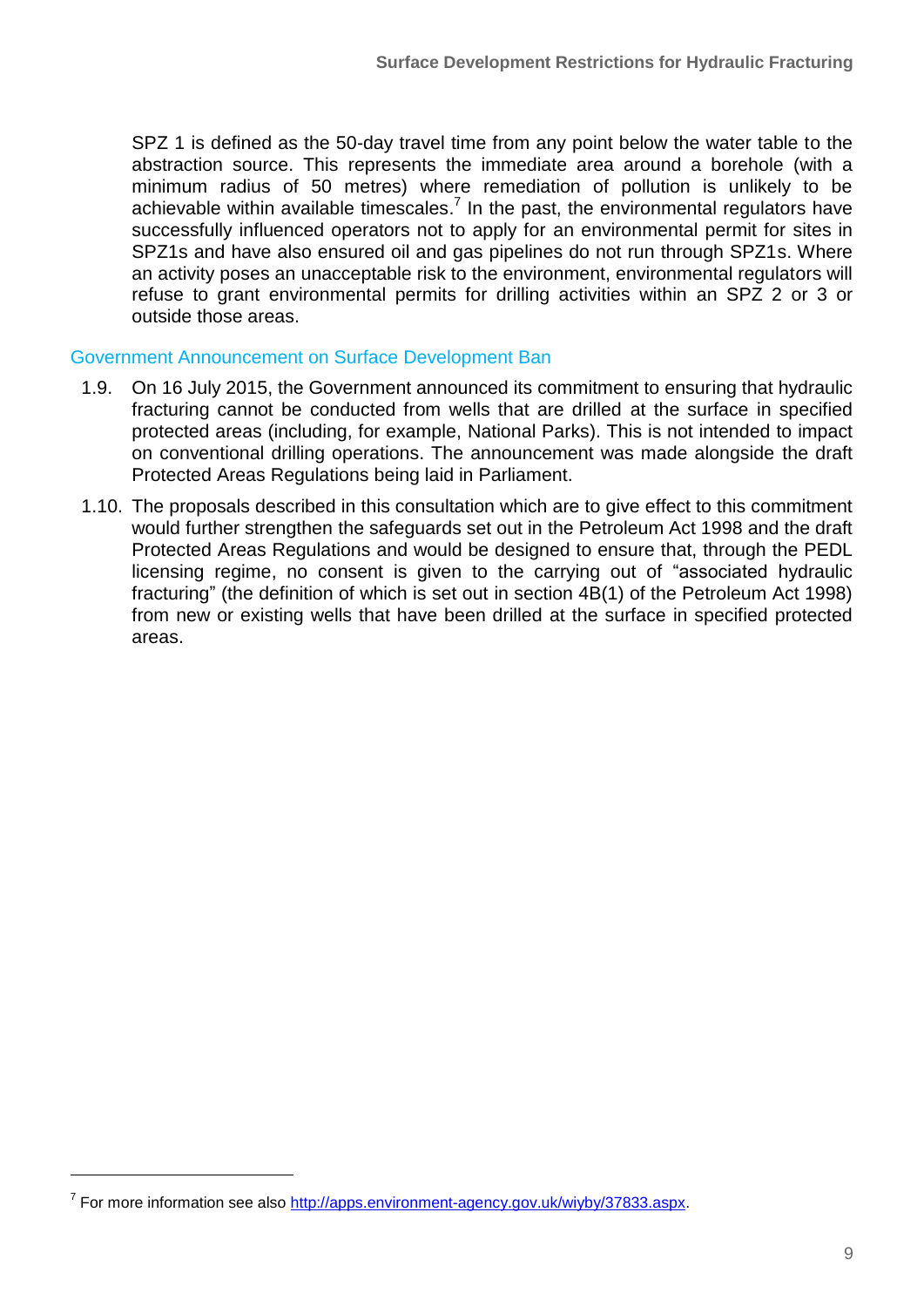# Proposed Changes

#### What is the Government proposing?

1.11. The Government is seeking to ensure that surface activities associated with hydraulic fracturing will not occur in specified protected areas. In the proposals put forward in this consultation document, this would be delivered through the inclusion of a licence condition in **new** Petroleum Exploration and Development Licences (PEDLs) and the development of a policy statement designed to inform the approval process for programmes submitted for approval under **existing** PEDLs.

Rationale for the Shale-Specific Surface Development Restrictions

- 1.12. The UK has a strong regulatory system which provides a comprehensive regime for petroleum exploratory activities. As set out above, reviews of the existing regulatory regime and the potential risks have shown that the risks are low and that the impacts of the shale industry can be addressed through the existing regulatory and planning regimes. At the same time, however, the Government understands that it is critical for this new industry to have the confidence of the public if it is to flourish in the long term.
- 1.13. The shale industry is still in an early stage of development and the Government recognises that there is a high level of public concern around hydraulic fracturing, in particular in protected areas of significance due to their environmental, landscape or heritage characteristics.
- 1.14. Accordingly, and in order to assure the public that the shale industry is being taken forward in a measured and reasonable manner, the Government believes that it is right to proceed with some caution and to introduce tighter controls specifically for shale development in specified protected areas.
- 1.15. The Government's view is that the most suitable way to do so is through the petroleum licensing process.

#### Scope of the Proposals

- 1.16. As the draft Protected Areas Regulations already address underground activities, the specific focus of the proposals contained in this consultation is on the surface developments that are required in order to carry out hydraulic fracturing operations. The proposals are designed to complement the safeguards in the Petroleum Act 1998 and the draft Protected Areas Regulations.
- 1.17. The proposals cover both new and existing onshore PEDLs in England. As the Government currently intends to devolve the licensing of the extraction of onshore oil and gas underlying Scotland and Wales in accordance with the new devolution settlements, and licensing is already devolved to Northern Ireland, the Government is minded to only implement the proposed changes in England. However, the Government is interested to know whether there is a case for the proposals extending beyond England.
- 1.18. The proposals contained in this consultation would apply only to surface activity that is required for the carrying out of "associated hydraulic fracturing", the definition of which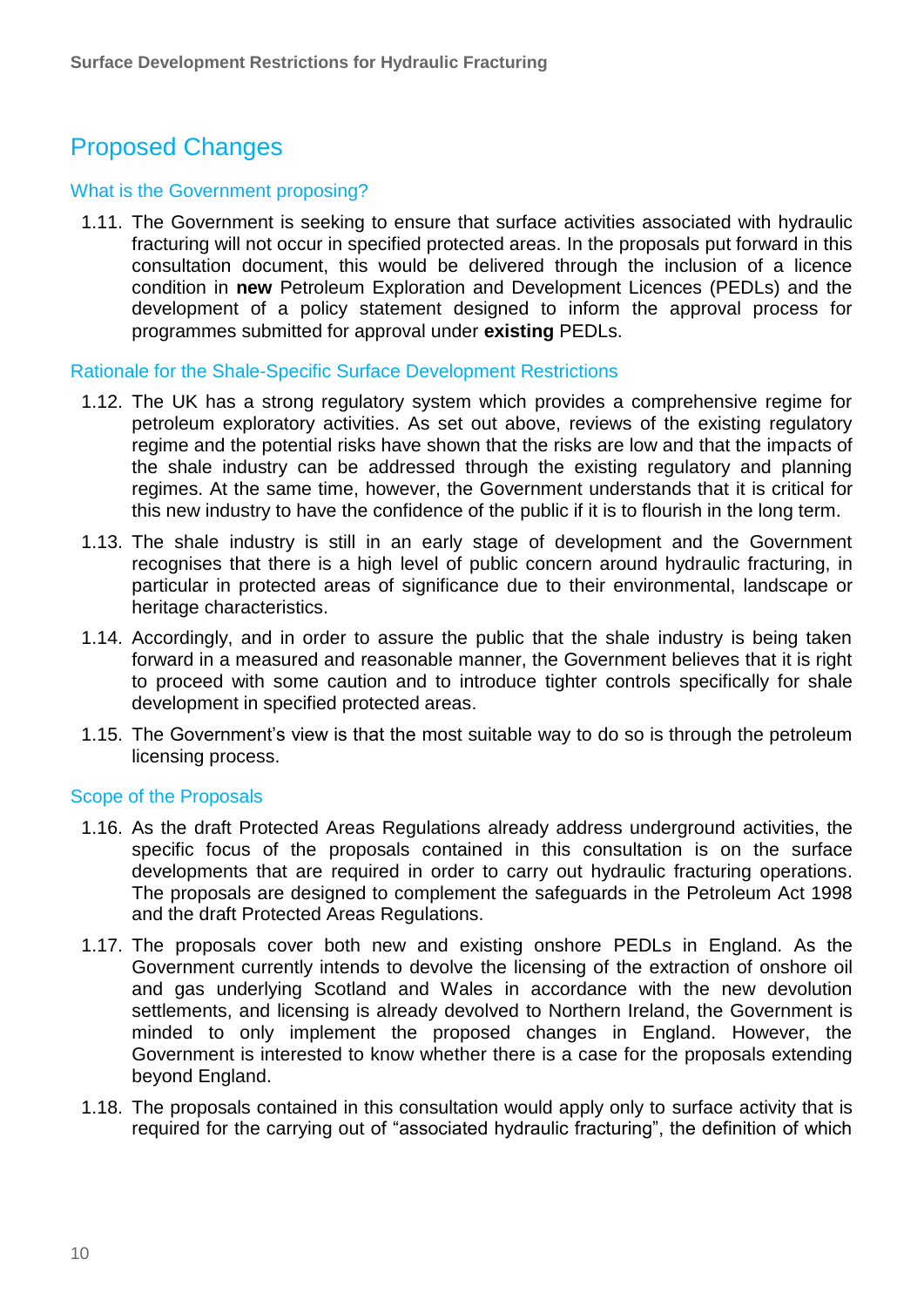is contained in section 4B(1) of the Petroleum Act 1998 (as inserted by section 50 of the Infrastructure Act 2015) $^8$ .

- 1.19. These proposals will not apply to drilling for conventional hydrocarbon resources, which has been conducted safely for decades, including, for example, in National Parks and AONBs. This is a well-established industry and existing evidence shows that it can comply with the strict requirements that are already in place for protected areas.
- 1.20. The proposals will also not apply to the production of other unconventional resources, such as coal bed methane, which do not use high-volume hydraulic fracturing.
- 1.21. The Government proposes to apply the surface restrictions to the "protected groundwater source areas" and "other protected areas" as defined in the draft Onshore Hydraulic Fracturing (Protected Areas) Regulations 2015 $9$  (herein referred to simply as "protected areas"). In addition, recognising that surface activities are of greatest public concern, the Government is minded to apply the proposals to additional sensitive areas. This will mean that the proposals contained in this consultation will apply in the following areas:
	- **National Parks, the Broads and Areas of Outstanding Natural Beauty (AONBs)** – representing landscapes with the highest level of protection from damaging development within the planning system.
	- **World Heritage sites** the highest international heritage designation.
	- **Source Protection Zones (SPZ) 1** the areas close to a drinking water source where the risk associated with groundwater contamination is at its greatest.
	- **Sites of Special Scientific Interest (SSSIs) -** areas designated by the statutory nature conservation agencies in accordance with the Wildlife and Countryside Act 1981 in order to provide protection for specific flora, fauna, or geological or physiographical features. Around 70% of Sites of Special Scientific Interest carry a European designation which means that the protections in the Conservation of Habitats and Species Regulations 2010 must be observed (see below).
	- **Natura 2000**  an EU-wide network of nature protection areas established under the 1992 Habitats Directive<sup>10</sup> in order to protect biodiversity. Natura 2000 sites are comprised of Special Areas of Conservation (SAC) and Special Protection Areas (SPAs) designated by Member States under the Habitats Directive and the 1979 Birds Directive respectively.

Under the UK Regulations<sup>11</sup> which implement the Habitats Directive special consideration must be given to any proposed plan or project that is likely to have a significant effect on a European site<sup>12</sup>. Before permitting such plans or projects the decision maker must carry out a Habitats Regulations Assessment (HRA) in order to analyse the possible impacts on the site in view of the site's conservation objectives.

<sup>&</sup>lt;sup>8</sup> See [http://www.legislation.gov.uk/ukpga/2015/7/section/50/enacted.](http://www.legislation.gov.uk/ukpga/2015/7/section/50/enacted)

<sup>9</sup> See [http://www.legislation.gov.uk/ukdsi/2015/9780111137932/pdfs/ukdsi\\_9780111137932\\_en.pdf.](http://www.legislation.gov.uk/ukdsi/2015/9780111137932/pdfs/ukdsi_9780111137932_en.pdf)

<sup>&</sup>lt;sup>10</sup> Directive 92/43/EEC on the conservation of natural habitats and of wild fauna and flora.

<sup>&</sup>lt;sup>11</sup> Conservation of Habitats and Species Regulations 2010 (SI 2010/490).

<sup>&</sup>lt;sup>12</sup> "European sites" encompass Special Areas of Conservation (SACs) and Sites of Community Importance (SCI), designated under the Habitats Directive, and Special Protection Areas (SPAs) designated under the Birds Directive.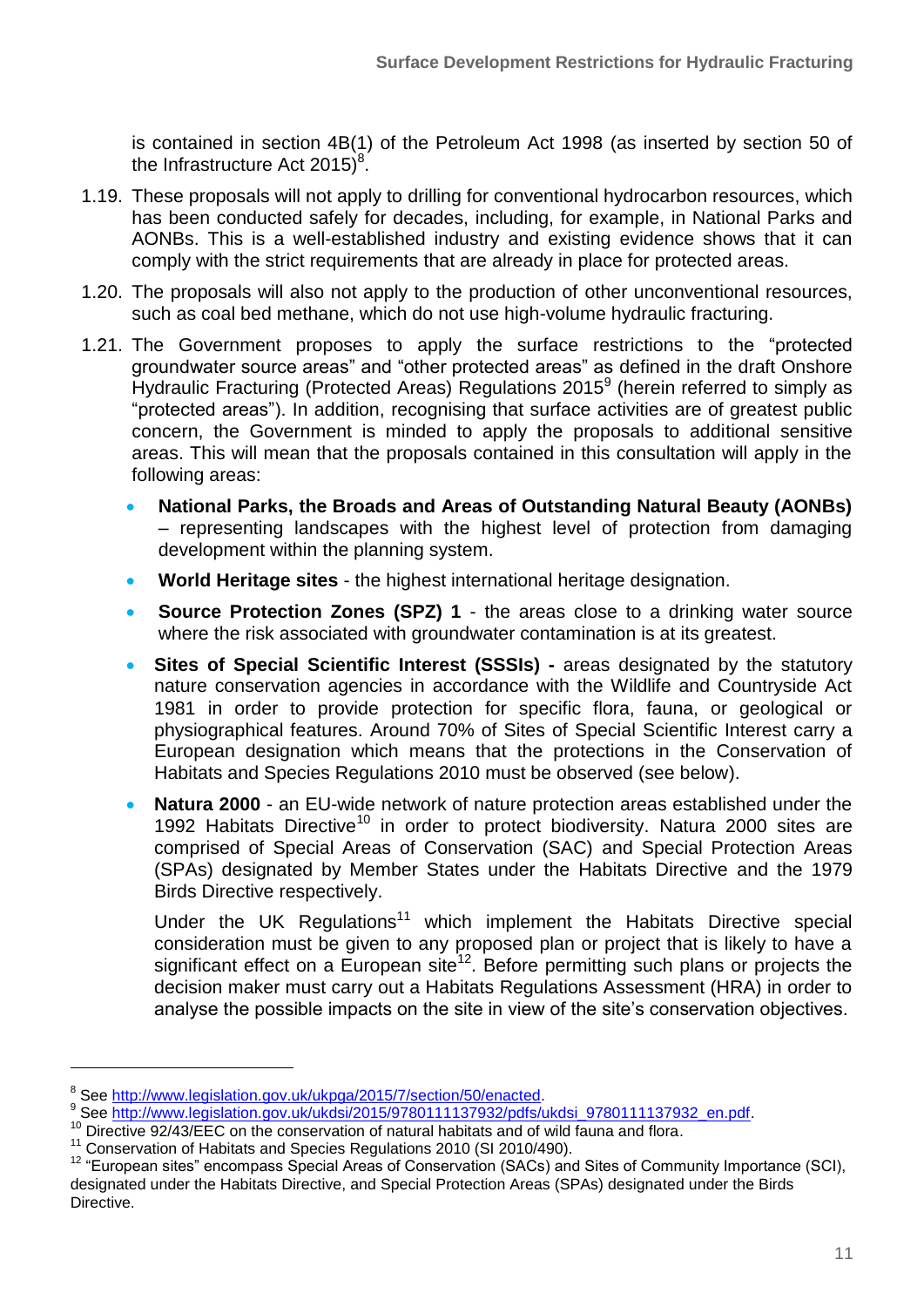- **Ramsar sites -** areas designated as Wetlands of International Importance in accordance with the Ramsar Convention. They are afforded the same protection as Natura 2000 sites under current Government policy (see above).
- 1.22. All terrestrial Natura 2000 and Ramsar sites in England and Wales are also designated as SSSIs.
- 1.23. The current Habitats Regulations Assessment consultation for the 14th Licensing Round<sup>13</sup> proposed that conditions be attached to some licences following the outcome of an ecological assessment of each block for which a licence application has been taken forward. The conditions will prohibit certain activities at or near the surface within the areas of the block that are European site(s)<sup>14</sup>, in order to prohibit activities that would cause an Adverse Effect on Integrity (AEOI) from taking place in the licensed area to ensure that there will be no AEOI on European sites.

#### Proposed Changes to Petroleum Exploration and Development Licences (PEDLs)

1.24. The proposed changes are to be applied to both new and existing licences:

- **For new licences**: The Government proposes to insert into any new PEDL a condition which prevents "associated hydraulic fracturing", as defined in 4B(1) of the Petroleum Act 1998, from taking place from new and existing wells that have been drilled at the surface in specified protected areas. The introduction of this condition would be consistent with section 4(1)(e) of the Petroleum Act 1998, which enables a PEDL to be granted with modified model clauses in any particular case. The Government proposes that the licence condition would adopt the definition of specified protected areas as set out in paragraph 1.21 above in order to restrict where surface activities can take place. This condition would be inserted into any new PEDL awarded under the 14<sup>th</sup> onshore licensing round.
- **For existing licences**: The Government will set out a policy statement indicating that the Secretary of State is not minded to grant consent for any programme which includes "associated hydraulic fracturing", as defined in 4B(1) of the Petroleum Act 1998, from new or existing wells that have been drilled at the surface in specified protected areas. Again, it is proposed that the policy statement will adopt the definition of specified protected areas as set out in paragraph 1.21 above in order to restrict where surface activities can take place.
- 1.25. In terms of enforcement, checks for both new and existing licences would be carried out under the programme on an individual basis.

<sup>&</sup>lt;sup>13</sup> See [https://www.gov.uk/government/consultations/habitats-regulations-assessments-of-14th-onshore-oil-and](https://www.gov.uk/government/consultations/habitats-regulations-assessments-of-14th-onshore-oil-and-gas-licensing-round)[gas-licensing-round.](https://www.gov.uk/government/consultations/habitats-regulations-assessments-of-14th-onshore-oil-and-gas-licensing-round) The consultation closes on 29 September 2015.

 $14$  For the purpose of the Habitats Regulations Assessment consultation for the 14th Licensing Round, the term "European site" also includes sites listed or proposed under The Convention on Wetlands of International Importance, called the Ramsar Convention, and possible/proposed SPAs and candidate SACs as UK planning policy accords the same level of protection to these sites.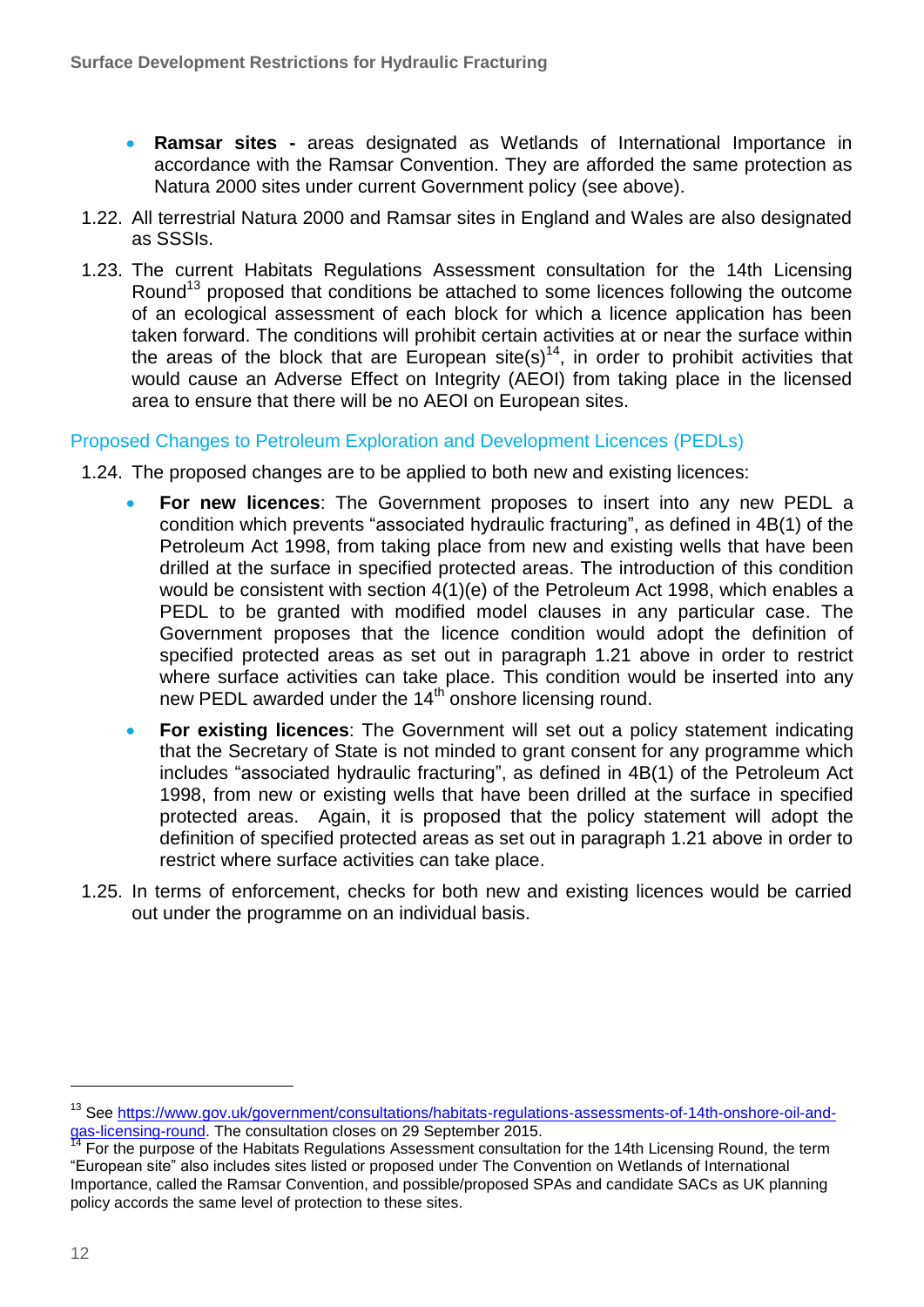### Purpose of the Consultation

- 1.26. This consultation invites views on the impact of the proposed restriction on development in specified protected areas. It sets out how the restrictions are proposed to be imposed through changes to new and existing Petroleum Exploration and Development Licences. It is seeking in particular evidence relating to the impact the changes will have on existing and new licence holders, and on the specified protected areas.
- 1.27. Furthermore, the consultation invites views on the proposal to apply the surface restriction to the following specified protected areas: National Parks, the Broads, Areas of Outstanding Natural Beauty (AONBs), World Heritage Sites, Source Protection Zones 1, Sites of Special Scientific Interest, Natura 2000 areas and Ramsar sites. All these sites are already afforded strong protections by the existing regulatory and planning system. However, recognising that surface activities are of greatest public concern, the Government is minded to apply the proposals to all of these sensitive areas.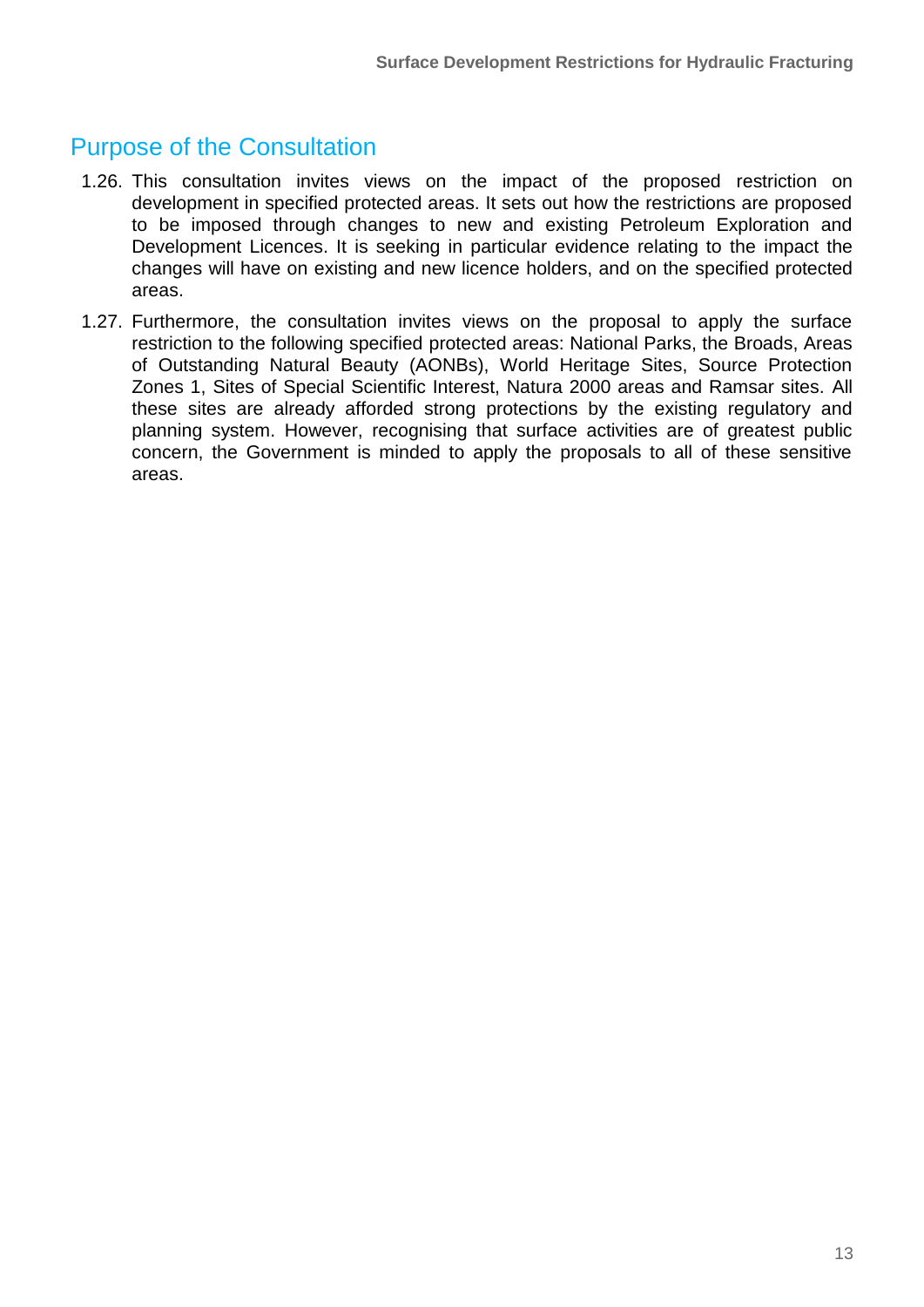# Consultation questions

| <b>Consultation Question 1</b> |                                                                                                                                                                                                                                                                                                                                                                                                                                                                                                                                                      |
|--------------------------------|------------------------------------------------------------------------------------------------------------------------------------------------------------------------------------------------------------------------------------------------------------------------------------------------------------------------------------------------------------------------------------------------------------------------------------------------------------------------------------------------------------------------------------------------------|
| 1.                             | Do you agree with the proposed approach to restricting surface developments<br>in specified protected areas ((National Parks, the Broads, Areas of<br><b>Outstanding Natural Beauty (AONBs), World Heritage Sites, Source Protection</b><br>Zones 1, Sites of Special Scientific Interest, Natura 2000 areas and Ramsar<br>sites) through licence conditions? Do you agree with the scope of the<br>restrictions to be applied in England? Please give reasons.<br>Please specify whether your response relates to new or existing licences or both. |
| <b>Consultation Question 2</b> |                                                                                                                                                                                                                                                                                                                                                                                                                                                                                                                                                      |
| 2.                             | What would the impact(s) be on new and existing licensees if the proposals<br>were adopted?<br>Please provide evidence where possible, and specify whether your response relates<br>to new and/or existing PEDLs.                                                                                                                                                                                                                                                                                                                                    |
| <b>Consultation Question 3</b> |                                                                                                                                                                                                                                                                                                                                                                                                                                                                                                                                                      |
| 3.                             | Does existing regulation provide sufficient protection for the areas in which<br>we are proposing to restrict surface developments? If not, what would be the<br>additional benefit if the proposals were adopted (e.g. in terms of environment,<br>heritage, landscape value, economic impacts)?<br>Please provide evidence where possible.                                                                                                                                                                                                         |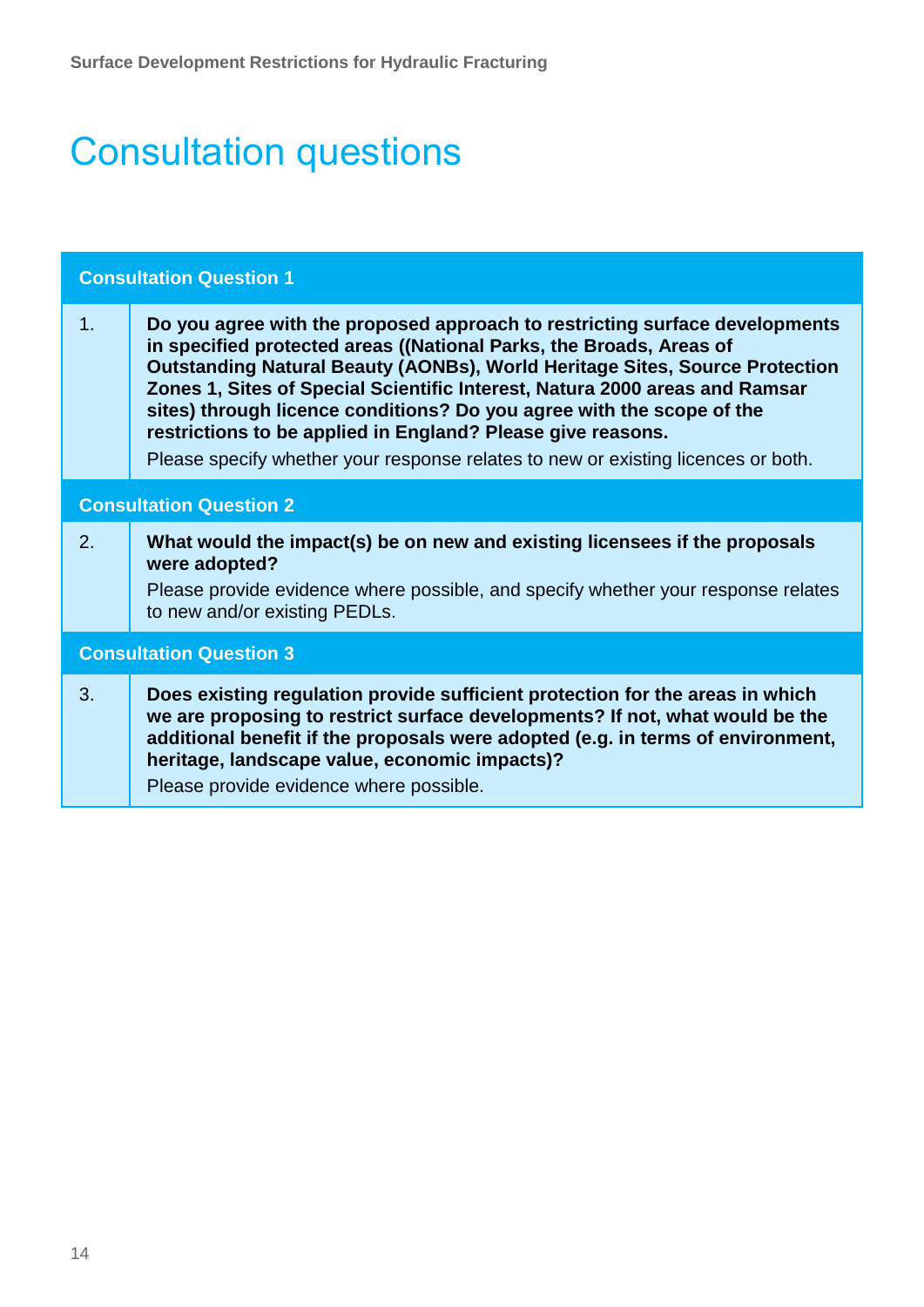# References and links

### Legislation, regulations, policy and guidance referred to in the consultation

- Infrastructure Act 2015,<http://www.legislation.gov.uk/ukpga/2015/7/contents/enacted>
- Petroleum Act 1998,<http://www.legislation.gov.uk/ukpga/1998/17/contents>
- Petroleum Licensing (Exploration and Production) (Landward Areas) Regulations 2014 (SI 2014/1686),<http://www.legislation.gov.uk/uksi/2014/1686/contents/made>
- The Conservation of Habitats and Species Regulations 2010 (SI 2010/490), <http://www.legislation.gov.uk/uksi/2010/490/contents/made>
- The National Planning Policy Framework and Planning Practice Guidance, <http://planningguidance.planningportal.gov.uk/>

### Draft regulations, policy announcements and consultations referred to in the consultation

- Draft Onshore Hydraulic Fracturing (Protected Areas) Regulations 2015, [http://www.legislation.gov.uk/ukdsi/2015/9780111137932/pdfs/ukdsi\\_9780111137932\\_e](http://www.legislation.gov.uk/ukdsi/2015/9780111137932/pdfs/ukdsi_9780111137932_en.pdf) [n.pdf.](http://www.legislation.gov.uk/ukdsi/2015/9780111137932/pdfs/ukdsi_9780111137932_en.pdf)
- Government defines Protected Areas for shale developments (16 July 2015), [https://www.gov.uk/government/news/government-defines-protected-areas-for-shale](https://www.gov.uk/government/news/government-defines-protected-areas-for-shale-developments/)[developments/](https://www.gov.uk/government/news/government-defines-protected-areas-for-shale-developments/)
- Consultation on Habitats Regulations Assessments of 14th onshore oil and gas licensing round, [https://www.gov.uk/government/consultations/habitats-regulations](https://www.gov.uk/government/consultations/habitats-regulations-assessments-of-14th-onshore-oil-and-gas-licensing-round)[assessments-of-14th-onshore-oil-and-gas-licensing-round](https://www.gov.uk/government/consultations/habitats-regulations-assessments-of-14th-onshore-oil-and-gas-licensing-round) (The consultation closes on 29 September 2015).

### Overview maps of protected areas

- **For National Parks, AONBs, SSSIs and European sites see** <http://magic.defra.gov.uk/MagicMap.aspx>
- For World Heritage sites see<http://whc.unesco.org/en/statesparties/gb>
- For groundwater protection zones, see [http://apps.environment](http://apps.environment-agency.gov.uk/wiyby/37833.aspx)[agency.gov.uk/wiyby/37833.aspx](http://apps.environment-agency.gov.uk/wiyby/37833.aspx)